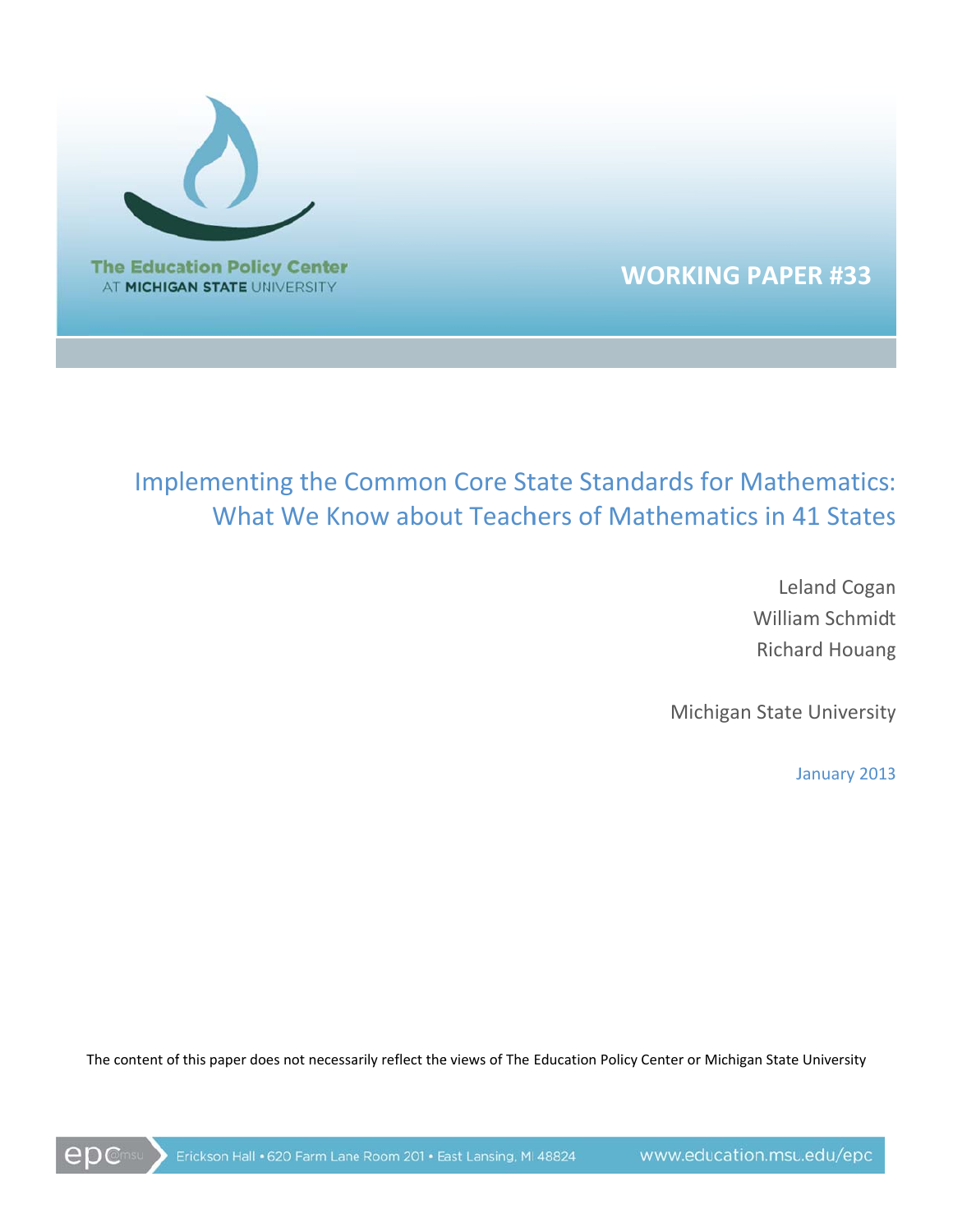**Implementing the Common Core State Standards for Mathematics:** What We Know about Teachers of Mathematics in 41 States

#### **Author Information**

Leland Cogan, Center for the Study of Curriculum William Schmidt, Education Policy Center Richard Houang, Center for the Study of Curriculum

**CD** @msu

#### Abstract

The adoption of the Common Core State Standards in Mathematics (CCSSM) by nearly every state represents an unprecedented opportunity to improve U.S. mathematics education and to strengthen the international competitiveness of the American labor force. The mere adoption of the Common Core, however, will amount to little if it is not implemented appropriately. Successful implementation will require coordinated efforts on the part of all education leaders: state education agencies, college/university faculty, school district administrators, curriculum specialists, and teachers. Teachers are particularly important as they operate in the critical arena where educational intentions are translated into learning opportunities and experiences for students. Teachers must digest what students are expected to learn as embodied in standards and in concert with the pedagogical material found in existing textbooks and craft appropriate learning experiences for their students. Indeed, the primary importance of other education leaders is in their support of the efforts of teachers in the classroom.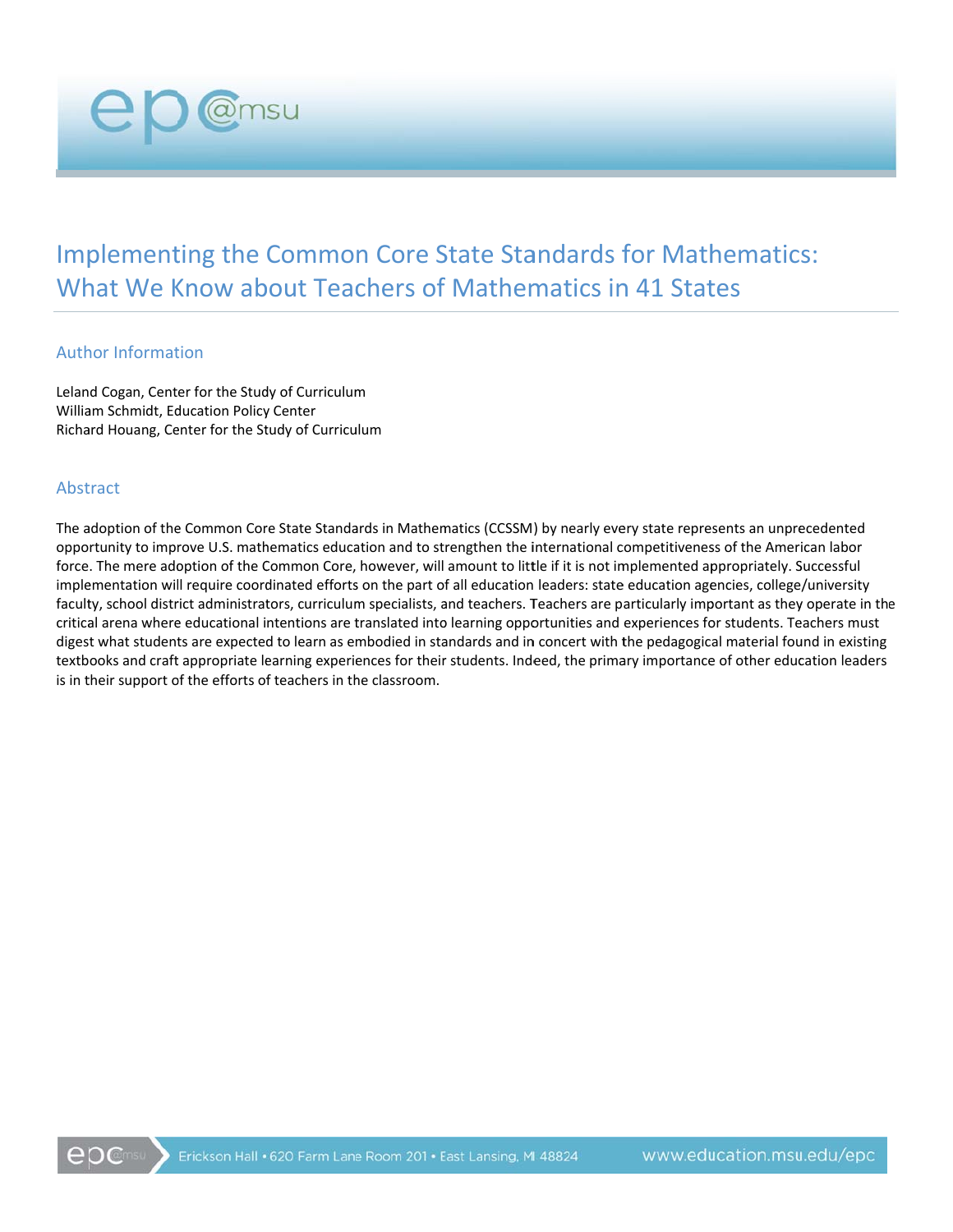# IMPLEMENTING THE COMMON CORE STATE STANDARDS FOR MATHEMATICS: WHAT WE KNOW ABOUT TEACHERS OF MATHEMATICS IN 41 STATES

Leland Cogan William Schmidt Richard Houang

### Michigan State University

The adoption of the Common Core State Standards in Mathematics (CCSSM) by nearly every state represents an unprecedented opportunity to improve U.S. mathematics education and to strengthen the international competitiveness of the American labor force. The mere adoption of the Common Core, however, will amount to little if it is not implemented appropriately. Successful implementation will require coordinated efforts on the part of all education leaders: state education agencies, college/university faculty, school district administrators, curriculum specialists, and teachers. Teachers are particularly important as they operate in the critical arena where educational intentions are translated into learning opportunities and experiences for students. Teachers must digest what students are expected to learn as embodied in standards and in concert with the pedagogical material found in existing textbooks and craft appropriate learning experiences for their students. Indeed, the primary importance of other education leaders is in their support of the efforts of teachers in the classroom.

Beginning in the spring of  $2011<sup>1</sup>$  the Center for the Study of Curriculum at Michigan State University conducted a survey of school district curriculum directors/supervisors and teachers of mathematics in the 41 states that had officially adopted the new Common Core State Standards for Mathematics (CCSSM). The Center's goal was to provide baseline information to inform and guide the efforts of states, local districts, and schools as each move towards implementation of the newly adopted CCSSM. The challenge of implementing the world-class and demanding CCSSM is likely to vary from state to state. Responses from teachers and curriculum directors alike differed by state giving credence to the hypothesis that the challenge of implementing the CCSSM will vary from state to state depending, for example, on the age and quality of a state's former mathematics standards. 

This report presents results from an online survey of over 12,000 teachers of mathematics in grades 1-12. Samples were drawn to be representative for each state. Sample sizes varied by the number of teachers in the state. For example, the number of teachers responding was a little less than 100 for some of the smaller states, e.g., Rhode Island,

 

<sup>&</sup>lt;sup>1</sup> Surveys were conducted between June 8 and December 20, 2011.

This work was supported in part by funds from the Education Policy Center at Michigan State University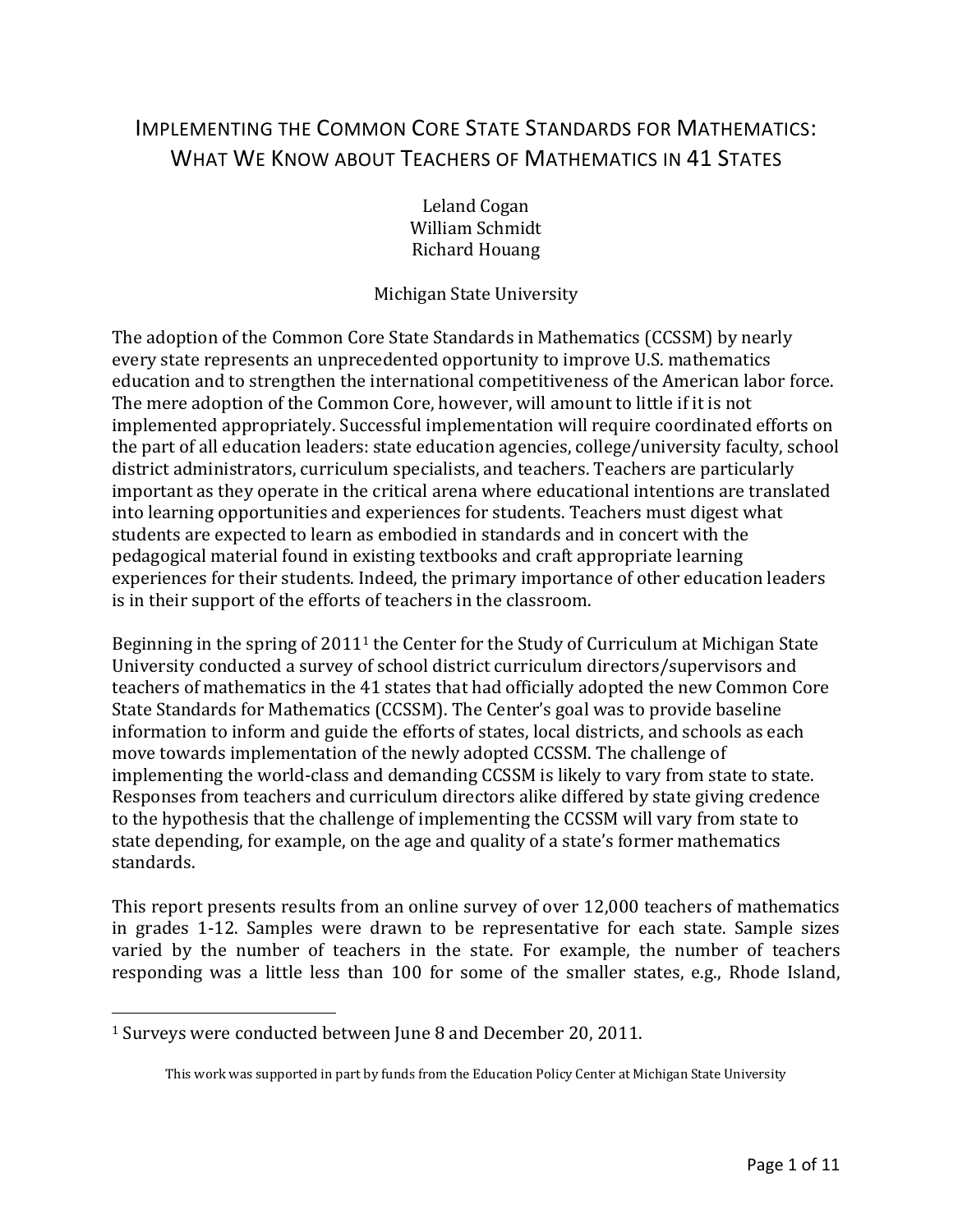Vermont, Wyoming, and well over 600 for the larger states such as California, Florida, and New York. The goals of the survey were to assess teachers' current awareness of the CCSSM, their perceptions and attitudes towards the standards, to obtain an indication of current practice with respect to specific CCSSM topics, and to document the current state of progress of local districts' efforts in planning implementation of the CCSSM.

By design, the majority of teachers surveyed, a little more than 60 percent, taught one or more of the primary grades  $(1-6)$  and about 20 percent each taught either the middle grades  $(7 \text{ or } 8)$  or high school. A little over 10 percent of those teaching at the primary grades level taught two or more grades. Nearly 40 percent of those teaching the middle grades taught two or more grades. Only 5 percent of those in the high school sample taught grade levels other than those in high school.

## *Attitudes and Perceptions*

Teachers appeared to be less aware of the CCSSM than the district curriculum directors (CDs) surveyed. All of the CDs reported that they were aware of the CCSSM but slightly less than 90 percent of surveyed teachers reported having heard of them although this did vary by state from a low of 68 percent to 100 percent. Across all states surveyed, most teachers, 82 percent, also reported that they had read at least the standards for the grade they taught. Again, this varied by state from a minimum of 65 percent to the maximum of 97 percent. 

Despite their reported familiarity with the standards and the fact that all teachers surveyed were in states that had already officially adopted the CCSSM, only 55 percent indicated that they were aware that their state had adopted them. The vast majority of CDs, 93 percent, had read the CCSSM and 58 percent indicated they thought that they were either "somewhat" or "pretty much" the same as their state's former mathematics standards. A similar proportion of teachers agreed with this assessment (57 percent). However after being presented with selected CCSSM standards for their grade, around 77 percent of teachers thought the CCSSM were the same as their former state standards.

Perhaps as a result of the emphasis on standards in the past decade or more teachers reported that their classroom teaching was primarily influenced by standards rather than their textbook (see Table 1). Even the "something else" that teachers reported determining what they taught was standards oriented as the most frequent responses listed a combination of district and state standards or some combination of these with professional standards such as the NCTM *Curriculum Focal Points* (NCTM, 2006). That teachers are looking primarily to standards to inform what they teach in the classroom suggests that we can expect the changes in the standards to be reflected in the classroom. To the extent that textbooks and other supporting pedagogical materials are designed to faithfully reflect the CCSSM even those teachers who look primarily to their textbooks their classroom teaching could be expected to reflect the CCSSM emphases.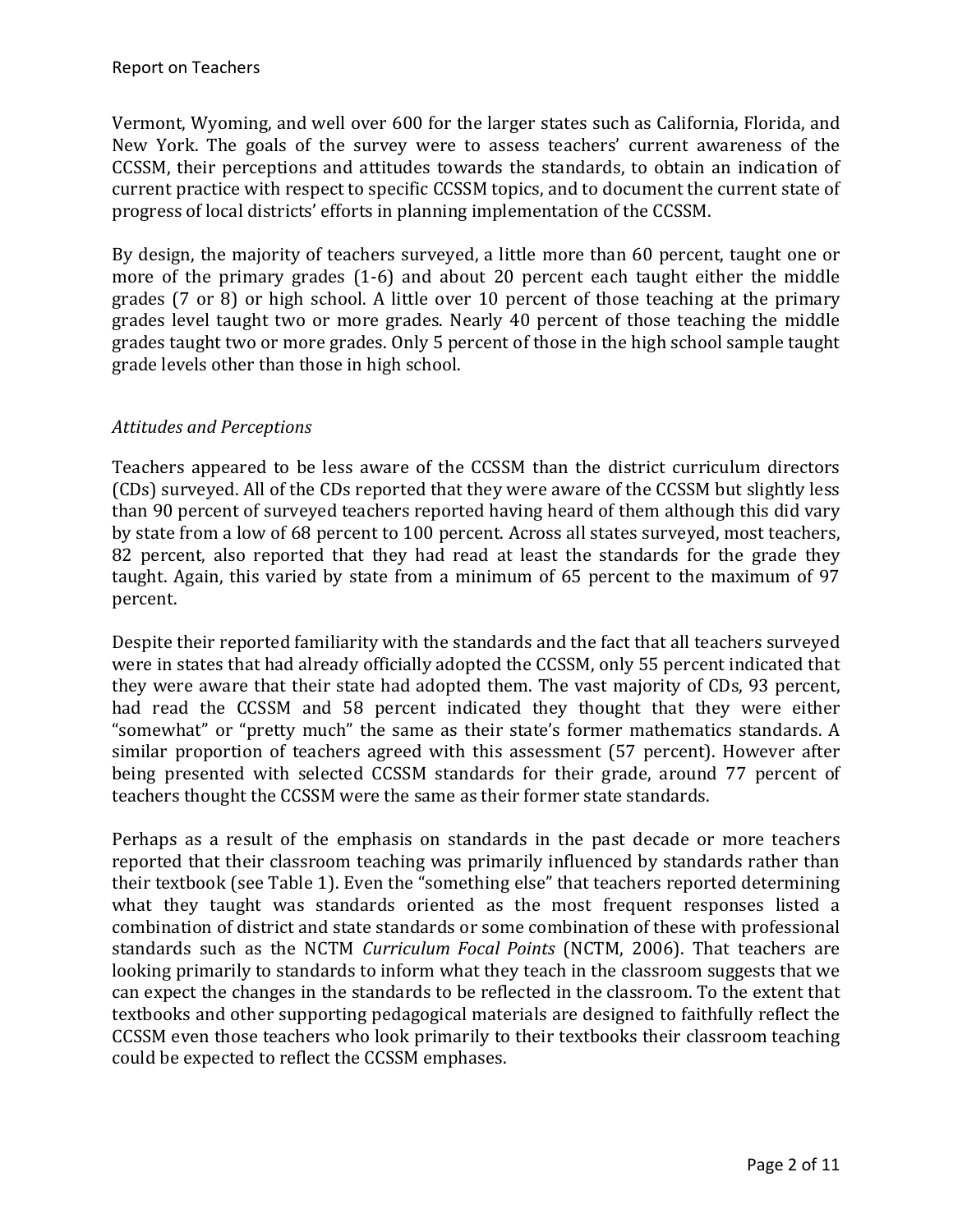| Grade Level<br>Taught | District<br><b>Standards</b> | State<br><b>Standards</b> | Textbook(s)<br>Adopted | Something<br>Else |
|-----------------------|------------------------------|---------------------------|------------------------|-------------------|
| $1 - 3$               | 17                           | 62                        | 17                     | 4                 |
| $4 - 6$               | 15                           | 69                        | 12                     | 4                 |
| $7 - 8$               | 14                           | 75                        |                        | 5                 |
| $9 - 12$              | 15                           | 68                        |                        |                   |
| <b>All Teachers</b>   | 15                           | 68                        | 12                     |                   |

Table 1. Percent of Teachers Indicating What Primarily Determines the Mathematics Topics They Teach 

It will most likely take some time, however, for textbooks that fully embody the coherence and focus of the CCCCM to be widely available to influence classroom instruction. Until then, teachers will be faced with navigating the often competing visions of a mathematics curriculum reflected in textbooks, standards documents, and district or professional organizations' interpretations of these. For the most part, textbooks still embody the distinctive "mile wide, inch deep" mathematics curriculum that uniquely characterized the U.S. in the Third International Mathematics and Science Study (TIMSS) (Schmidt, McKnight, & Raizen, 1997). Until revised textbooks that fully embody the focus and coherence of the CCSSM are available, appropriate implementation of them may be more of a challenge in the primary grades as a larger proportion of these teachers look to textbooks to guide their instruction than teachers at the upper grades (Table 1). The triage required in deciding among the competing curriculum vision presented by the CCSSM and textbooks is particularly problematic for primary grades teachers as they are the least well prepared to mathematically and, consequently, to make these critical decisions (National Mathematics Advisory Panel, 2008). This conjecture found some support in the teacher focus groups we conducted in a small number of districts. Primary grades teachers were enthusiastic supporters of the CCSSM but also voiced some frustration in fitting everything required by standards and textbooks into their instruction. It seemed that these teachers were reluctant to exclude anything in the textbook from their teaching for fear that their students would be disadvantaged in some way in the future.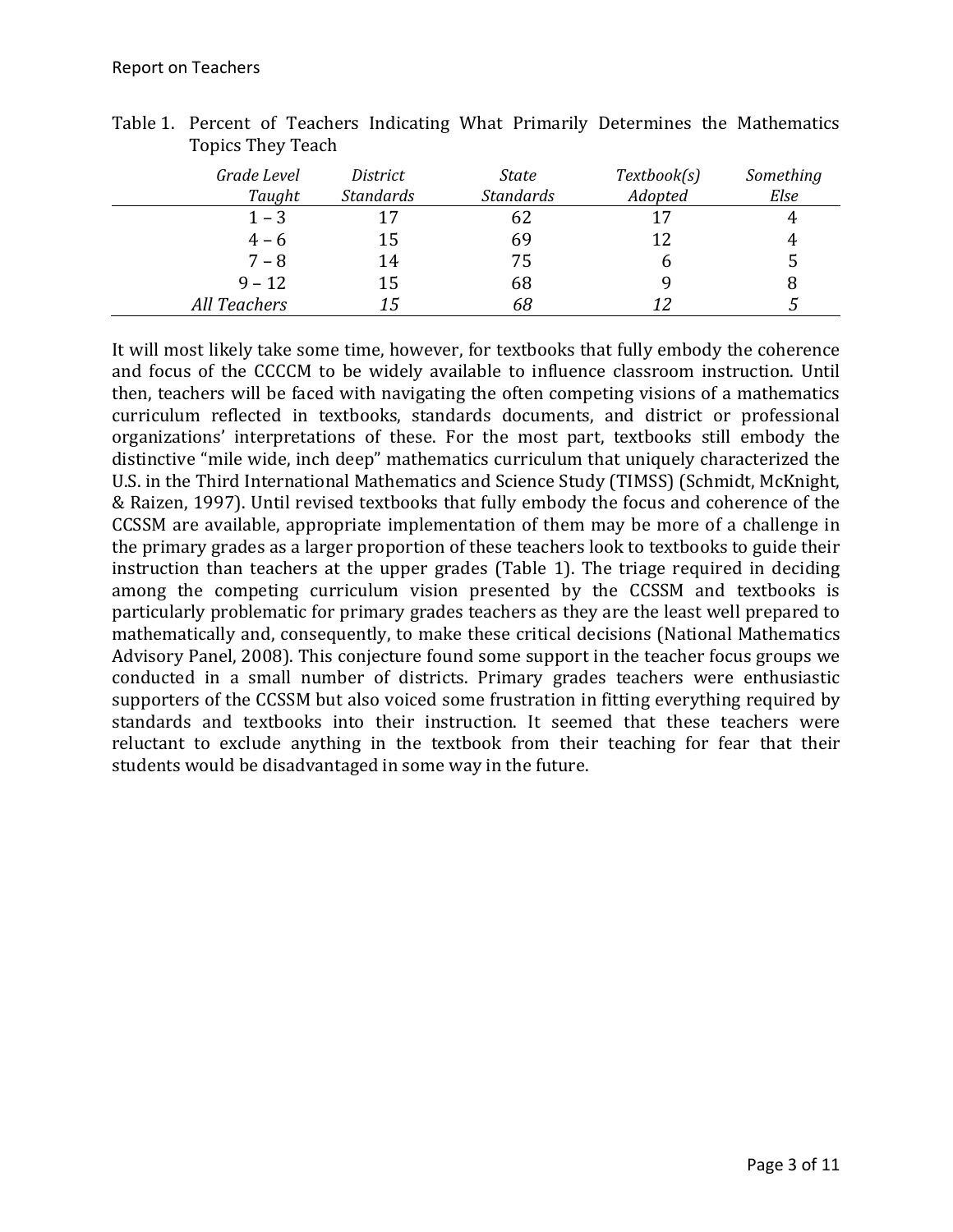



The challenge that textbooks represent in the appropriate implementation of the CCSSM is not distributed uniformly across the 40 states surveyed. A boxplot of the mean percent of teachers for each state indicating that they rely primarily on their textbook for determining what they teach reveals that there are no such teachers in at least one state and as many as 35 percent of the teachers surveyed in another (Display 1). This suggests that the challenges of implementing the Common Core will be quite different between these two states, as well as others, regardless of the textbooks adopted and/or used.

In general teachers at all grade levels indicated that they liked the idea of having Common Core Standards for mathematics. Across all teachers surveyed 94 percent liked the idea and this varied little across the states from a minimum of 88 percent to a high of 98 percent. When asked to provide a reason why they liked the idea of Common Core standards the vast majority of teachers responded with reasons either that they were likely to provide increased equal and/or quality learning opportunities to students or that the CCSSM were more focused and coherent than the current ones. For example, one teacher wrote, "I like the Common Core State Standards for Mathematics especially when a student transfers to another state, we all would be on the same standard. The student would not be far behind or too far ahead." Another teacher expressed this saying, "I like the idea that our students here in [state] will have the same opportunities and be prepared to take the same math content that students in other states are taking." Other teachers volunteered ways in which they viewed the CCSSM to be superior: "I very much like the Common Core because they are more focused each year on the key topics. The articulation between each year and as a progression through the years is very well thought out. The current [state] standards try to cover too many topics. The Common Core will allow us to focus more. Essentially, less is better!"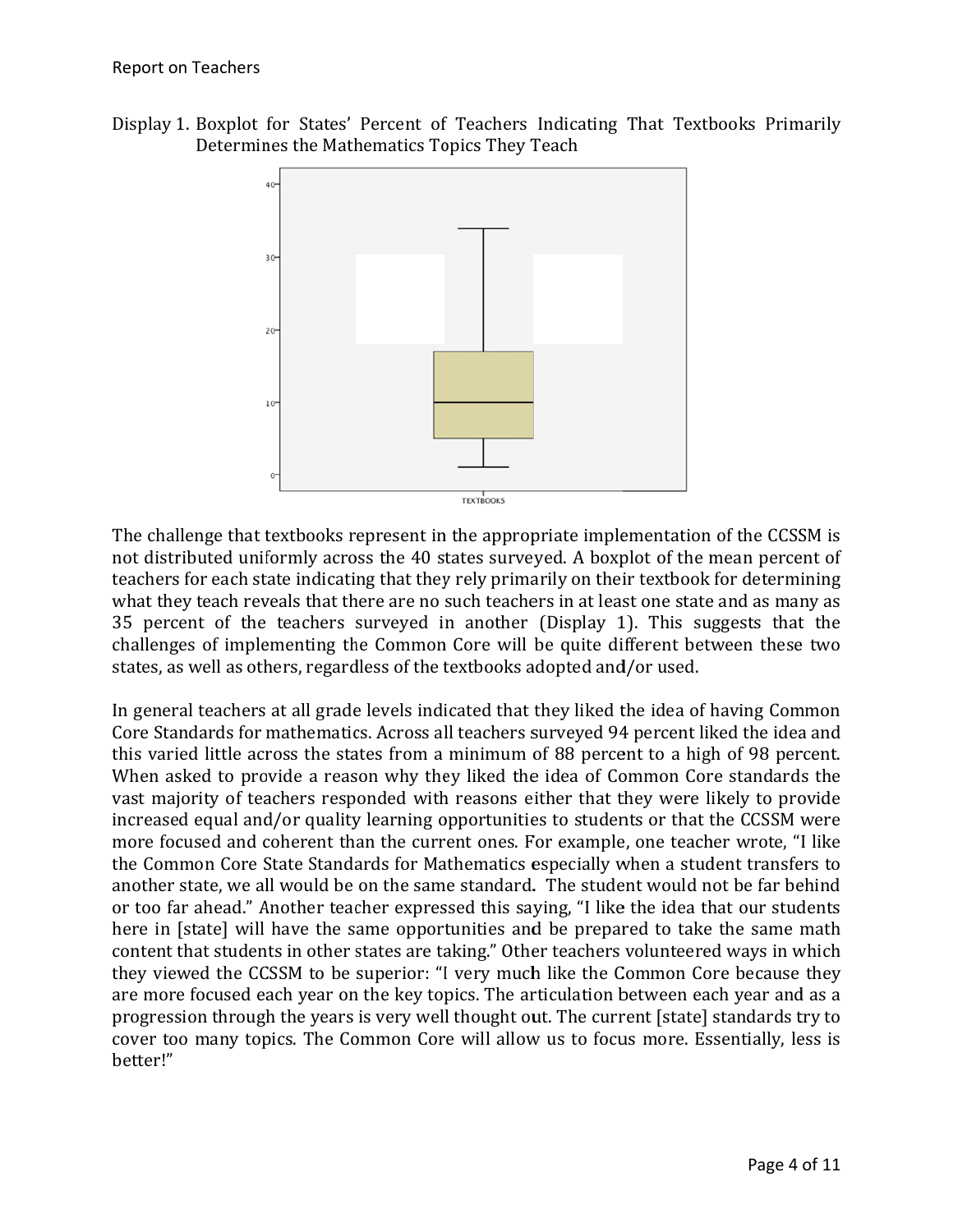| Table 2. Percent of Teachers Indicating Each to be an "Extremely Important" Reason for |  |  |  |  |
|----------------------------------------------------------------------------------------|--|--|--|--|
| Having Common Core Standards                                                           |  |  |  |  |

|                                                                        |              | <b>Minimum</b>       | <b>Maximum</b>       |
|------------------------------------------------------------------------|--------------|----------------------|----------------------|
|                                                                        | U.S.<br>Mean | <b>State</b><br>Mean | <b>State</b><br>Mean |
| Provide a consistent, clear understanding of what students are         |              |                      |                      |
| expected to learn.                                                     | 82           | 75                   | 90                   |
| Provide a high quality education to our children.                      | 81           | 67                   | 92                   |
| Reflect the knowledge and skills students will need for success in     |              |                      |                      |
| college and careers.                                                   | 71           | 58                   | 84                   |
| Make our system fair in providing equal opportunities to all           |              |                      |                      |
| students.                                                              | 69           | 54                   | 81                   |
| Help our students fill the job positions needed in the future in terms |              |                      |                      |
| of science, healthcare, engineering, etc.                              | 68           | 58                   | 85                   |
| Raise our expectations of what our children can learn.                 | 68           | 53                   | 79                   |
| Let us have common tests across all states so that student             |              |                      |                      |
| achievement can be measured the same way across all states.            | 59           | 45                   | 77                   |
| Provides a high quality education by international standards for our   |              |                      |                      |
| children.                                                              | 56           | 35                   | 70                   |
| Improve our global standing in math and science.                       | 50           | 36                   | 67                   |
| Help the United States' economic growth.                               | 47           | 30                   | 65                   |
| Hold teachers accountable for their effectiveness in teaching          |              |                      |                      |
| children the material they need to know.                               | 40           | 30                   | 54                   |

Teachers were presented with 11 possible reasons that have been given for why common standards are needed in the U.S. Consistent with their spontaneous reasons offered as to why they like the CCSSM most teachers indicated that the quality education opportunities afforded students were the most important (Table 2). Differences do appear among the states but the relative importance of these various reasons didn't appear to change. In thinking about why common standards are important teachers are most concerned about their students and providing them with the most advantageous educational opportunities.

The CCSSM are more than just another set of standards. They include an emphasis on a set of mathematical practices that are intended to be used in teaching every content standard and they provide a more focused and coherent approach to what is taught (Dacey & Polly, 2012). Most teachers are in the early stages of their familiarity with the common core but we wanted to know what types of support they thought would be most helpful to them in their efforts to teach them in their classrooms. In the survey they were given a list of various supports including workshops, new textbooks, and additional teacher coaches. The most often selected supports involved providing teachers with practical assistance in developing ways to teach the new standards through some type of professional development or an online, interactive website. The third most popular support teachers endorsed was providing new online resources for students. Only about 40 percent of teachers selected new textbooks.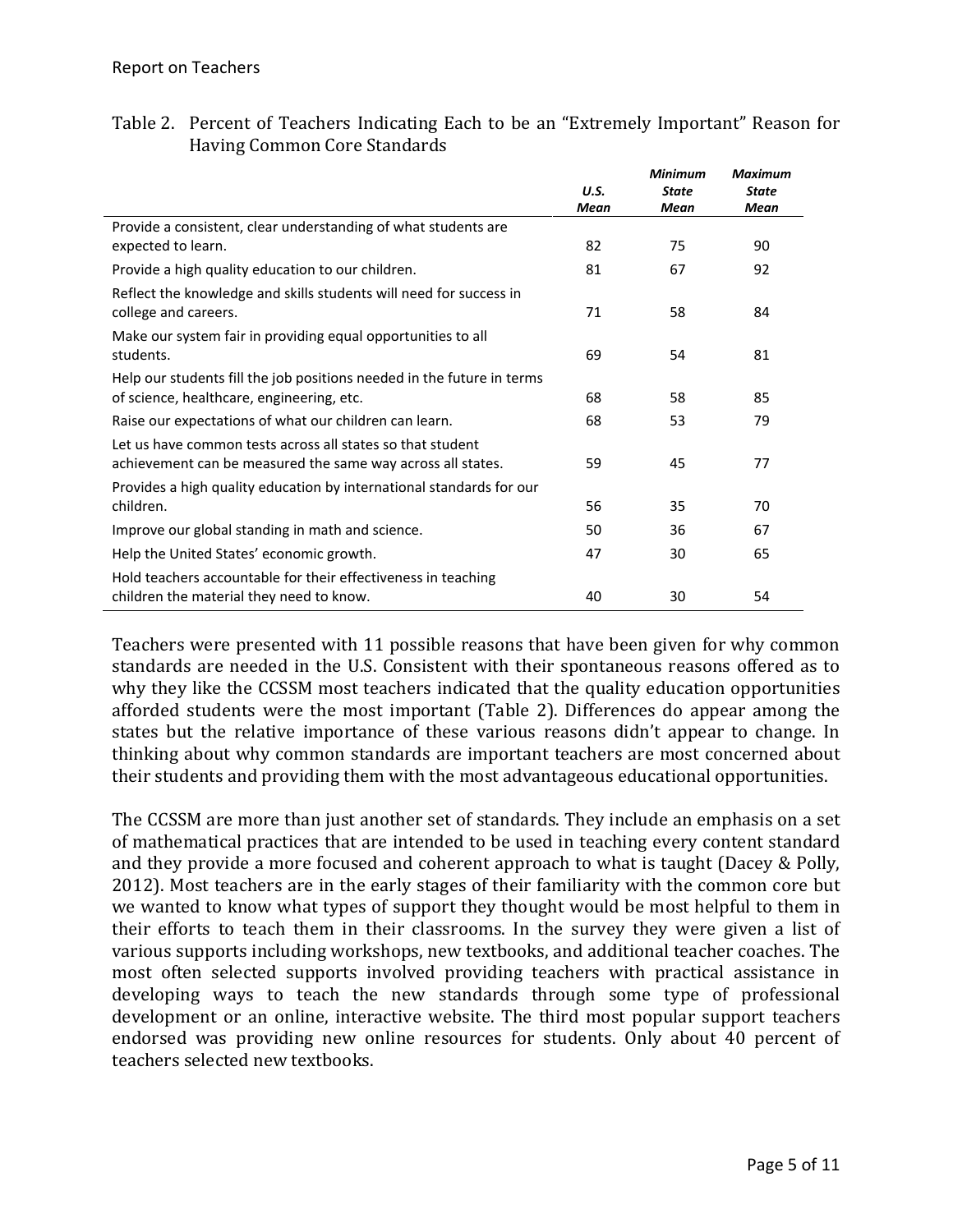A similar proportion of teachers, about 38 percent, indicated the lack of textbooks that support the CCSSM to be a challenge in their implementation of the standards. The lack of alignment between state assessments and the CCSSM were perceived by a similar number of teachers to be a challenge. Both of these were more often cited as challenges to implementing the standards than was "student ability to learn the material." More than half of all teachers surveyed indicated that "lack of parental support" was likely to present some difficulty in implementing the CCSSM. Given the overwhelming support parents expressed for common and challenging standards in the surveys conducted by our center this concern among teachers seems somewhat surprising. Although the survey did not explore this issue further we do have evidence from the focus groups conducted that this concern may stem from a small number of parents who do not understand standards in general and particularly those for mathematics. The focus group discussions and the fact that this teacher concern is widespread suggests that there are a relatively small but vocal set of parents in most every district/school for which this holds true. The persistence of this finding suggests that employing one of the successful models for engaging and informing parents about the CCSSM may be a key component in their successful implementation and the school and classroom level.

# *Current Practice According to the CCSSM*

To obtain an indication of how current practice compares to what is expected in the Common Core State Standards for Mathematics teachers were presented with a list of selected CCSSM topics appropriate to the grade level they were teaching. They were asked to indicate if they: 1) taught the topic now, 2) felt well prepared to teach the topic, and 3) thought the topic too difficult for students at the grade taught. Most of the topics teachers saw came from the CCSSM for the grade they taught. However, two of the topics came from the grade above the one taught and two of the topics came from the CCSSM for the previous grade to the one taught. The exceptions to this scheme were that first grade teachers were not presented with any previous grade topics and eighth grade teachers were not presented with any of the high school topics. The good news to report from this part of the survey is that the vast majority of teachers reported that they are already teaching the selected CCSSM topics for their grade level (*on-grade topics*; see Table 3) and far fewer, less than half as many, reported teaching CCSSM topics to their students intended for a grade other than the one they taught (*off-grade topics*). There were a few topics at each grade for which greater than 90 percent of the surveyed teachers reported teaching the topic now, none reached the criteria of being taught by all teachers of that topic's grade, e.g., all thirdgrade teachers. This likely reflects the current, pre-CCSSM lack of consensus about what needs to be taught at each grade level. Even though some three-quarters or more of the teachers indicated they were teaching the on-grade topics now, this leaves up to a quarter of them not doing so. This is a sizeable number of teachers who will not only have to adjust to the increased rigor for the topics they are teaching, but must also start teaching topics they have not taught in the past.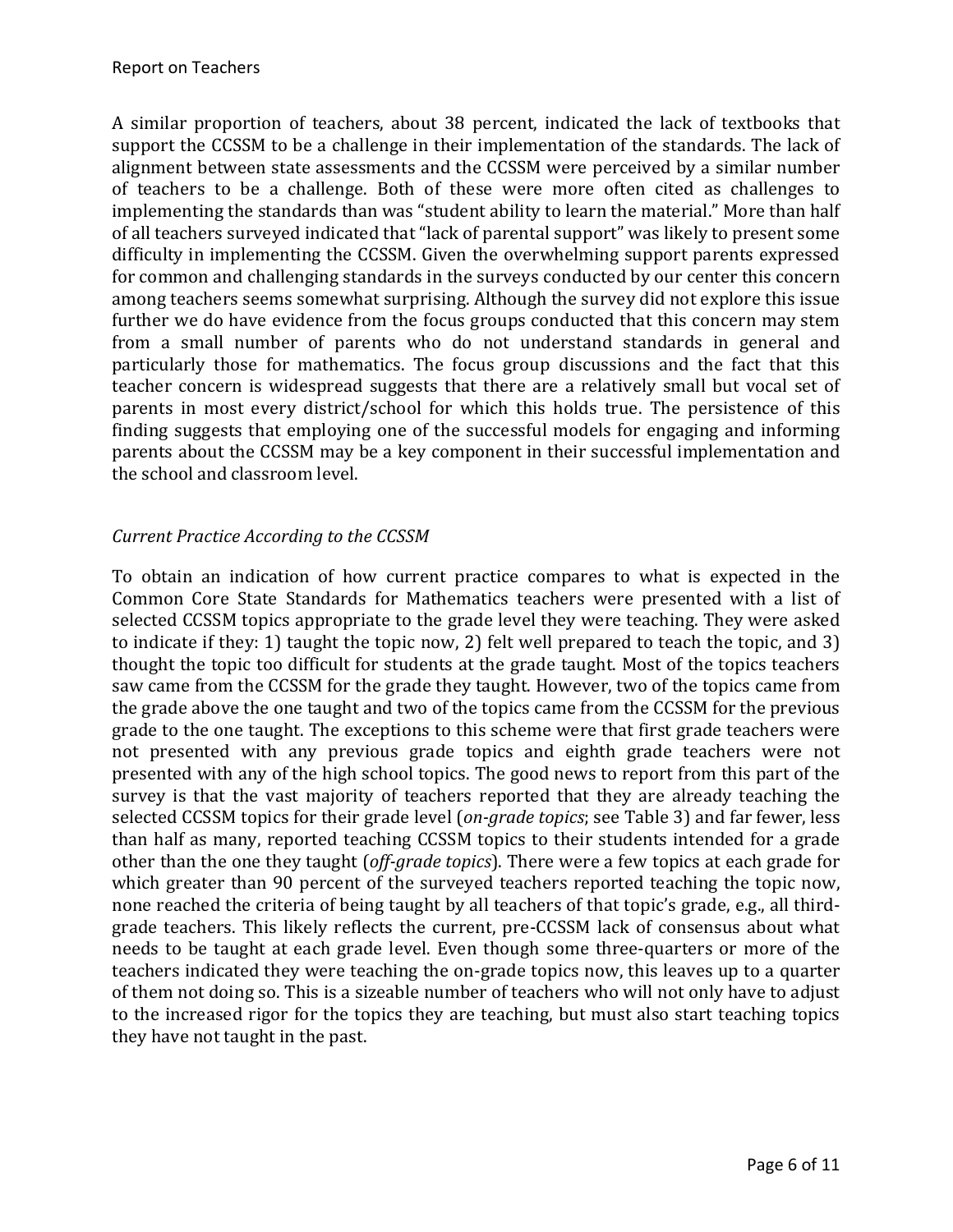| <b>Grade Taught</b> | On-grade<br><b>Topics</b> | Off-grade<br><b>Topics</b> |
|---------------------|---------------------------|----------------------------|
| 1                   | 83                        | 38                         |
| 2                   | 83                        | 41                         |
| 3                   | 76                        | 40                         |
| 4                   | 78                        | 39                         |
| 5                   | 85                        | 46                         |
| 6                   | 80                        | 39                         |
| 7                   | 81                        | 36                         |
| 8                   |                           | 38                         |

Table 3. Percent of Teachers Indicating They Teach Each Type of CCSSM Topics by Grade Taught 

Table 4 shows the percent of teachers indicating their agreement with the three prompts averaged across all the CCSSM topics for that grade. The last three columns are derived from teachers' responses to the prompts. The means for each grade show that fewer teachers reported feeling well prepared to teach topics than were actually teaching them. This was also true for every individual topic included in the survey. Previous research found evidence that how well prepared teachers report they were to teach specific topics was related to whether they covered these topics in their classroom teaching (PROM/SE, 2006). Teachers in the early elementary grades were the least likely to indicate they felt well prepared to teach their grade-level topics. High school teachers were most likely to indicate that they were well prepared to teach the high school topics even though they may not actually be teaching them, e.g., a Geometry teacher may not be teaching any of the Algebra II topics. How well prepared to teach the various topics in the CCSSM has been suggested to be one way for teachers to begin to familiarize themselves with and prepare to teach the CCSSM (Dacey & Covey, 2012).

|            | I feel well |              |              |           | I teach but | DON'T     |
|------------|-------------|--------------|--------------|-----------|-------------|-----------|
|            | prepared    | I think this |              | I teach & | don't feel  | teach but |
| Grade/     | to teach    | topic is too | I teach this | feel well | well        | feel well |
| Course     | this topic  | difficult    | topic now    | prepared  | prepared    | prepared  |
| 1          | 63          | 17           | 83           | 31        | 52          | 15        |
| 2          | 65          | 17           | 83           | 44        | 39          | 15        |
| 3          | 62          | 26           | 76           | 37        | 39          | 18        |
| 4          | 64          | 22           | 78           | 38        | 40          | 19        |
| 5          | 67          | 18           | 85           | 45        | 39          | 13        |
| 6          | 73          | 22           | 80           | 47        | 33          | 18        |
| 7          | 72          | 14           | 81           | 47        | 33          | 19        |
| 8          | 75          | 20           | 81           | 51        | 30          | 20        |
| Algebra I  | 81          | 22           | 80           | 51        | 30          | 18        |
| Algebra II | 84          | 21           | 77           | 36        | 41          | 15        |
| Geometry   | 85          | 20           | 83           | 44        | 38          | 13        |

Table 4. Average Percent of Teachers Indicating Their Current Practice and Perspective on the Selected CCSSM Topics for the Grade Taught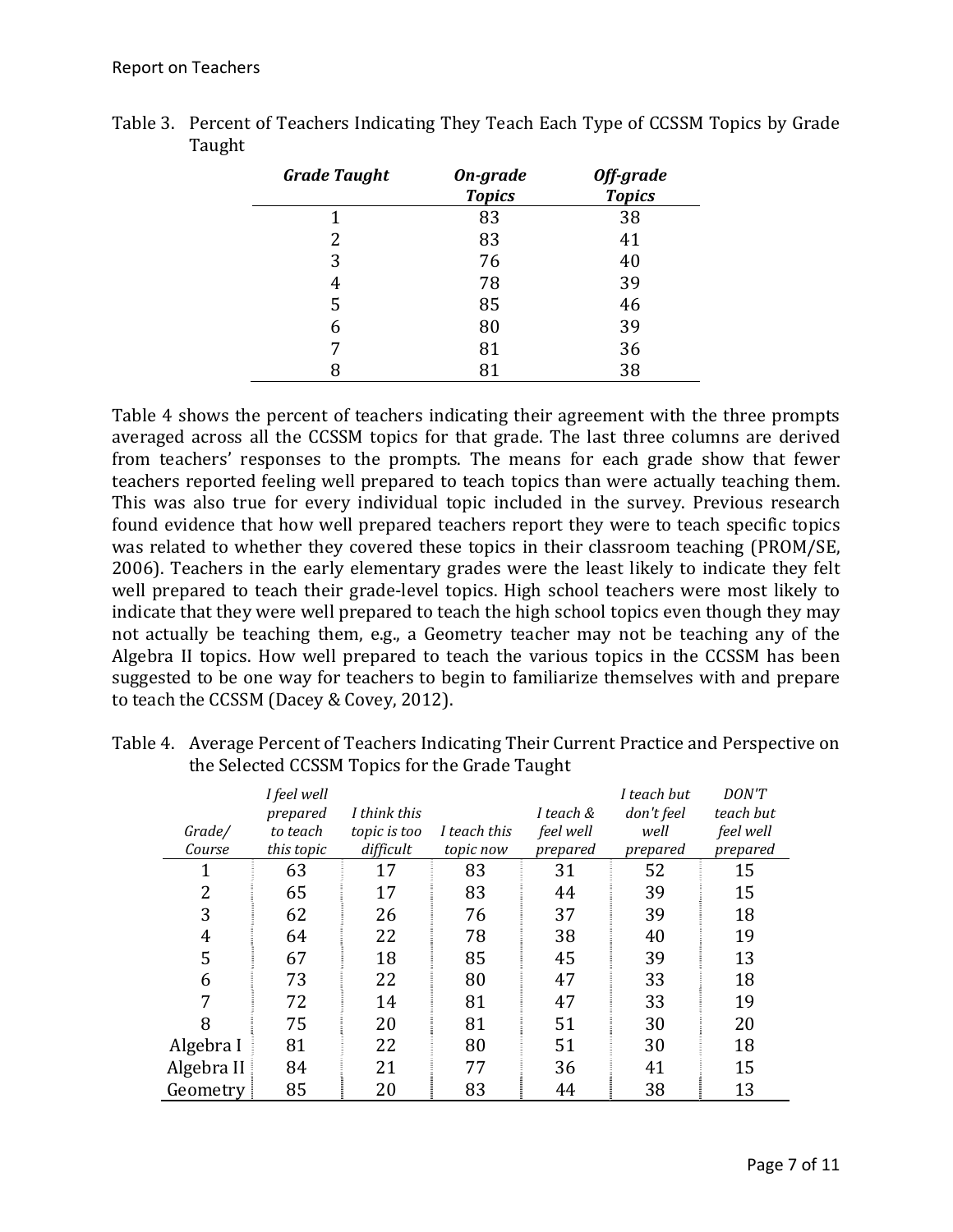To illustrate the variation both within and between states, Appendix 1 has the average percent of teachers indicating that they feel well prepared to teach the topics at their grades level for each of the 40 states.

Teacher preparedness to teach the CCSSM topics is not uniformly distributed across the states. Some states have considerably more teachers at every grade indicating that they are prepared to teach the CCSSM than other states. Table 5 shows these results for each of the 40 states. Display 2 summarizes these results by presenting a plot of the mean percent of teachers for each state indicating they are well prepared to teach the CCSSM topics for that grade level (grade 9 represents all the high school CCSSM topics).





*Current P Practice Acc cording to th he CCSSM*

These results create a portrait of where teachers are at the outset of the effort to implement the Common Core State Standards for Mathematics. Teachers are supportive of the idea of "common" standards, but up to a third of them find themselves not well prepared to teach them, yet they are committed to the task. Most do not see that the CCSSM content is not what they have been teaching even though the name of the topics to be taught might be the same, the coverage of the topics is more rigorous as to the depth to which content is covered and more coherent as to the way in which they are related to taught might be the same, the coverage of the topics is more rigorous as to the depth to<br>which content is covered and more coherent as to the way in which they are related to<br>other topics. The results presented in this rep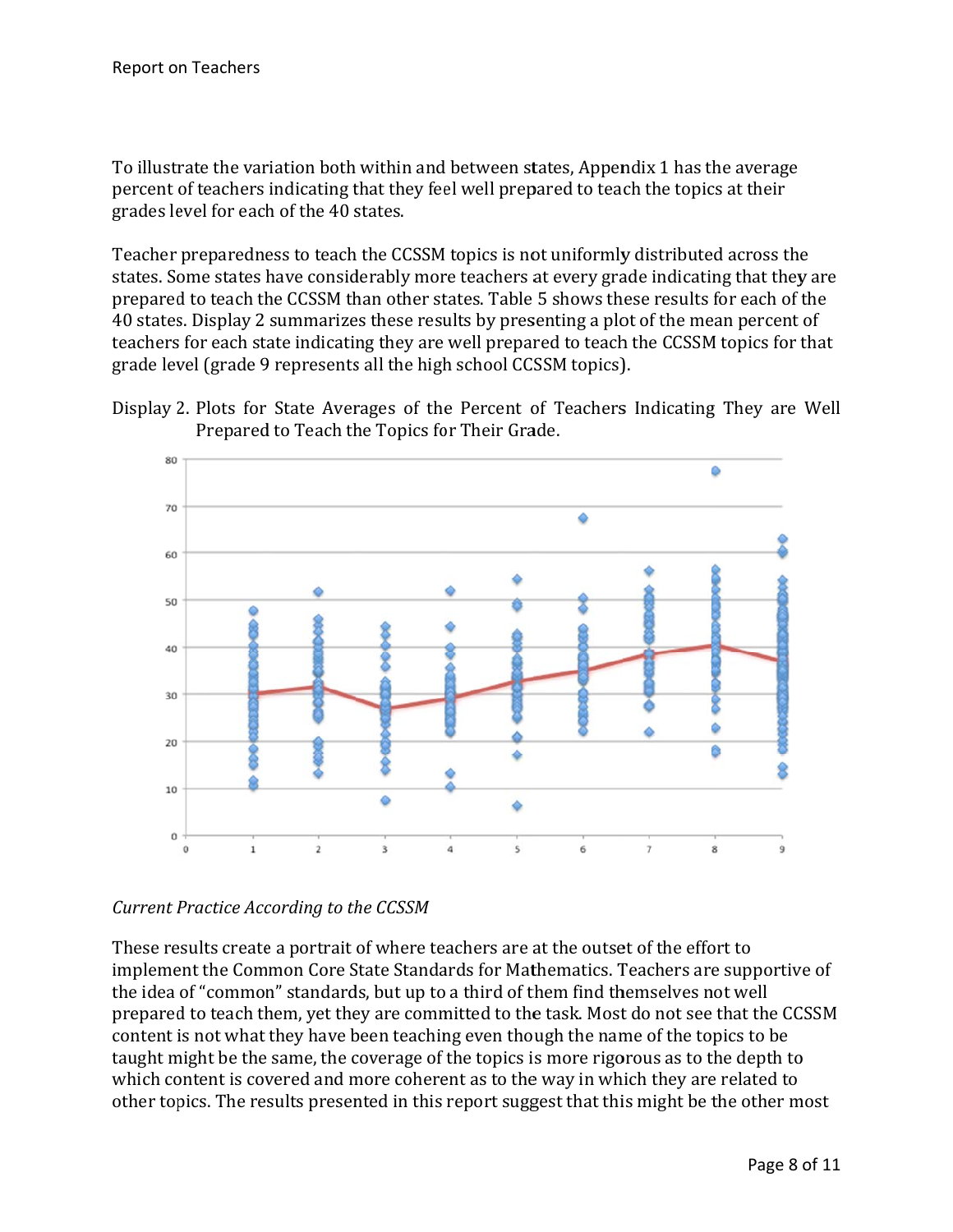serious challenge - the failure on the part of the teacher to recognize the extent to which the Common Core Math Standards are in fact quite *different* from what has gone before, an ignorance due in part to the traditionally fragmented, incoherent character of the U.S. mathematics curriculum.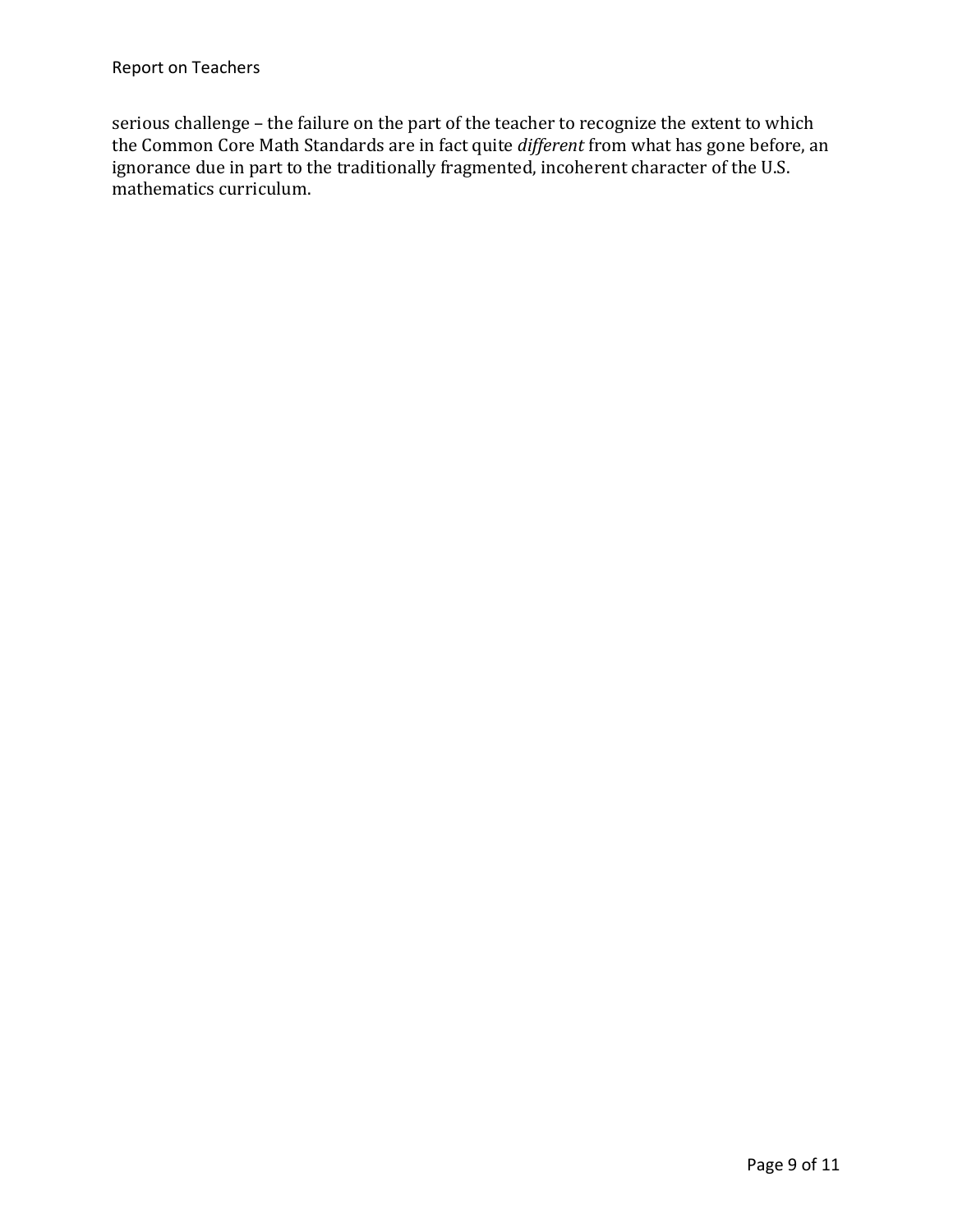| Grade/<br>Course                 | Ala<br>bama | Ari<br>zona  | Arkan<br>sas         | nia |                      | Califor Colorado Connec<br>ticut |          |      |              |    |       | Florida Georgia Hawaii Idaho Illinois Indiana                     |    | Iowa Kansas | Ken<br>tucky | Louis<br>iana | Mary<br>land | Massa<br>chu-<br>setts | Michigan                            | Missis<br>sippi |
|----------------------------------|-------------|--------------|----------------------|-----|----------------------|----------------------------------|----------|------|--------------|----|-------|-------------------------------------------------------------------|----|-------------|--------------|---------------|--------------|------------------------|-------------------------------------|-----------------|
| $\mathbf{1}$                     | 38          | 44           | 48                   | 47  | 39                   | 35                               | 48       | 41   | 50           | 56 | 52    | 28                                                                | 26 | 49          | 52           | 54            | 33           | 40                     | 44                                  | 42              |
| $\overline{2}$                   | 55          | 52           | 55                   | 41  | 51                   | 50                               | 48       | 48   | 60           | 50 | 44    | 46                                                                | 38 | 56          | 49           | 49            | 51           | 56                     | 46                                  | 56              |
| 3                                | 53          | 51           | 46                   | 48  | 48                   | 43                               | 47       | 49   | 56           | 23 | 42    | 55                                                                | 54 | 46          | 49           | 43            | 53           | 46                     | 46                                  | 55              |
| 4                                | 34          | 53           | 51                   | 48  | 63                   | 57                               | 47       | 53   | 71           | 56 | 41    | 48                                                                | 30 | 53          | 56           | 44            | 58           | 50                     | 44                                  | 50              |
| 5                                | 45          | 58           | 36                   | 47  | 44                   | 54                               | 49       | 42   | 46           | 45 | 43    | 51                                                                | 59 | 34          | 52           | 45            | 59           | 40                     | 42                                  | 58              |
| 6                                | 38          | 59           | 49                   | 47  | 59                   | 55                               | 59       | 49   | 57           | 49 | 57    | 66                                                                | 47 | 50          | 56           | 68            | 70           | 44                     | 65                                  | 42              |
| 7                                | 50          | 66           | 51                   | 55  | 70                   | 41                               | 66       | 61   | 56           | 46 | 64    | 59                                                                | 50 | 58          | 53           | 63            | 61           | 54                     | 60                                  | 56              |
| 8                                | 57          | 61           | 53                   | 56  | 59                   | 63                               | 68       | 52   | 65           | 50 | 68    | 68                                                                | 60 | 64          | 71           | 61            | 46           | 50                     | 72                                  | 45              |
| Algebra I                        | 60          | 64           | 71                   | 60  | 81                   | 72                               | 62       | 82   | 72           | 55 | 67    | 84                                                                | 59 | 83          | 78           | 62            | 73           | 63                     | 61                                  | 60              |
| Algebra II                       | 70          | 76           | 83                   | 62  | 81                   | 72                               | 72       | 83   | 69           | 58 | 73    | 82                                                                | 85 | 91          | 70           | 68            | 76           | 69                     | 62                                  | 63              |
| Geometry                         | 58          | 69           | 73                   | 63  | 78                   | 74                               | 72       | 84   | 73           | 53 | 71    | 87                                                                | 81 | 88          | 68           | 67            | 74           | 70                     | 65                                  | 56              |
| Grade/ Missouri Nevada<br>Course |             |              | New<br>Hamp<br>shire | New | New<br>Jersey Mexico | New York North                   | Carolina | Ohio | Okla<br>homa |    | vania | Oregon Pennsyl-Rhode South South Tennes<br>Island Carolina Dakota |    |             | see          |               |              | Virginia               | Utah Vermont West Wisconsin Wyoming |                 |
| $\mathbf{1}$                     | 60          | 50           | 38                   | 38  | 28                   | 43                               | 53       | 49   | 52           | 51 | 53    | 20                                                                | 38 | 52          | 46           | 53            | 41           | 26                     | 36                                  | 52              |
| 2                                | 54          | 53           | 54                   | 39  | 26                   | 46                               | 46       | 44   | 61           | 57 | 48    | 17                                                                | 45 | 38          | 41           | 52            | 57           | 31                     | 34                                  | 25              |
| 3                                | 53          | 36           | 43                   | 41  | 43                   | 47                               | 47       | 43   | 32           | 57 | 42    | 27                                                                | 48 | 58          | 45           | 50            | 61           | 6                      | 51                                  | 72              |
| 4                                | 53          | 56           | 38                   | 40  | 65                   | 48                               | 43       | 50   | 51           | 56 | 48    | 40                                                                | 47 | 68          | 40           | 47            | 50           | 44                     | 51                                  | 56              |
| 5                                | 49          | 54           | 11                   | 41  | 33                   | 50                               | 48       | 51   | 64           | 58 | 54    | 43                                                                | 41 | 68          | 63           | 44            | 64           | 54                     | 51                                  | 38              |
| 6                                | 49          | 37           | 50                   | 50  | 62                   | 55                               | 47       | 58   | 85           | 62 | 58    | 23                                                                | 68 | 58          | 50           | 57            | 73           | 39                     | 62                                  | 68              |
| 7                                | 62          | $\mathbf{0}$ | 62                   | 48  | 56                   | 56                               | 59       | 64   | 68           | 73 | 55    | 48                                                                | 65 | 64          | 52           | 76            | 41           | 68                     | 58                                  | 64              |
| 8                                | 62          | 40           | 51                   | 52  | 36                   | 61                               | 51       | 62   | 71           | 71 | 60    | 45                                                                | 60 | 73          | 53           | 78            | 36           | 56                     | 59                                  | 100             |
| Algebra I                        | 70          | 43           | 65                   | 58  | 70                   | 48                               | 69       | 65   | 70           | 67 | 75    | 91                                                                | 59 | 75          | 60           | 75            | 54           | 58                     | 66                                  | 71              |
| Algebra II                       | 74          | 85           | 68                   | 67  | 79                   | 61                               | 69       | 76   | 59           | 74 | 75    | 93                                                                | 70 | 74          | 67           | 74            | 64           | 64                     | 74                                  | 71              |
| Geometry                         | 70          | 81           | 64                   | 65  | 84                   | 58                               | 69       | 70   | 62           | 74 | 75    | 84                                                                | 70 | 68          | 61           | 80            | 63           | 62                     | 72                                  | 71              |

Appendix 1. Average Percent of Teachers in Each of 40 States Indicating They Feel Well Prepared to Teach Topics.